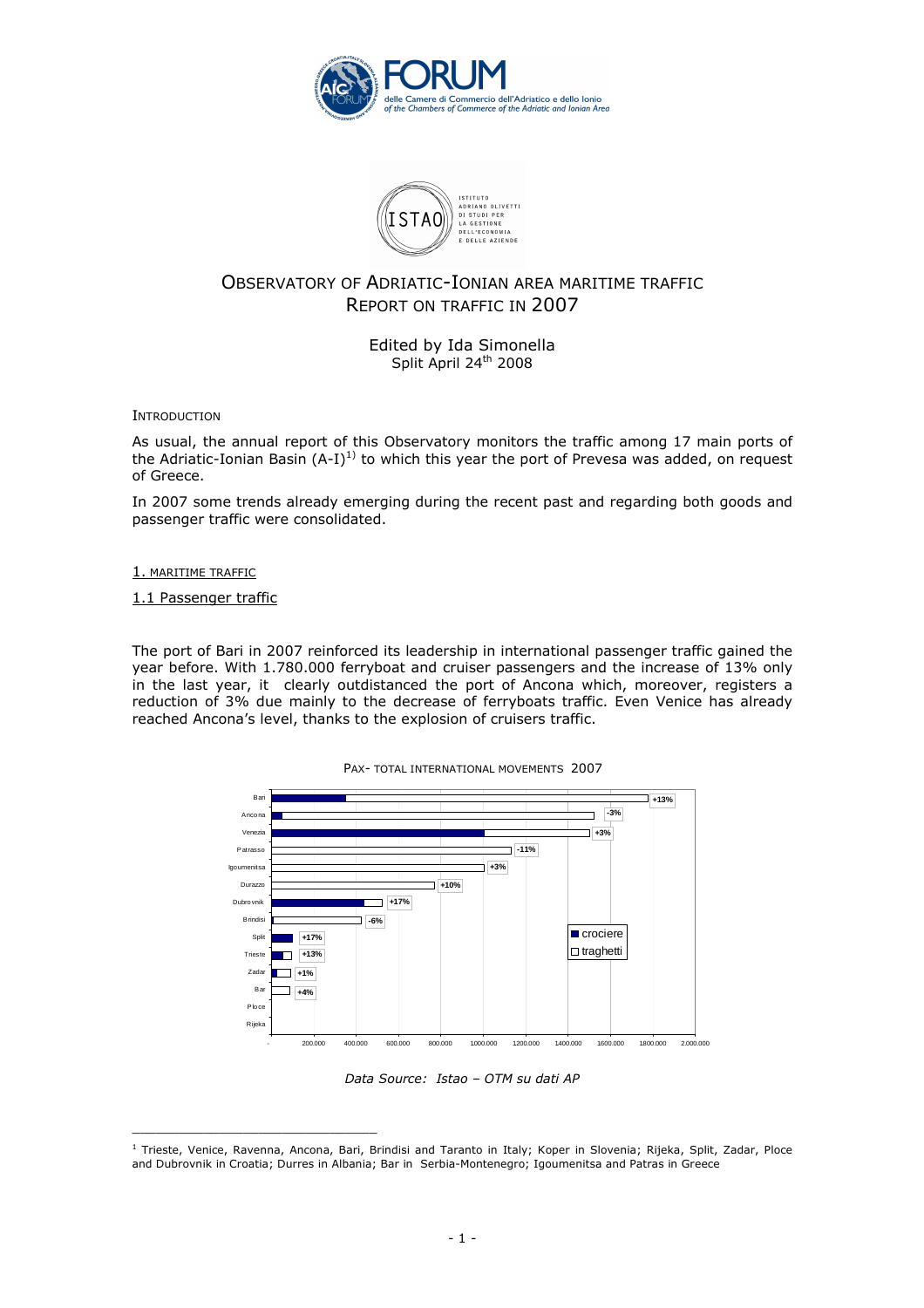

Good are the performances of all other ports which increased their traffic, with the exception of Patras that lost during 2007 -11% of its passengers.

It is necessary to precise anyway that the overall increasing of the passengers in Adriatic-Ionian Basin is quite completely due to the cruisers segment.

For about four years, in effect, the total ferryboats traffic has been stationary. This is the case particularly with Greece which represents much more than others a most relevant market as far as the numbers are considered. The single ports therefore can increase only if they erode other ports' market share. This is really happening with Bari which during the last years took over from Brindisi an important part of the traffic with Greece and is now gaining shares even from Ancona.

Cruisers traffic has a different trend. In this case, the market is growing up very quickly and it represents an opportunity for the development of different ports.

During 2007, more than 2 million of cruiser passengers, with an increase of 19% compared to the previous year, passed through the main ports of this area. It is also necessary to precise that the movements are much more than those registered if we think about the short stops in purely touristic ports (one of them in Corfu but also in other Greek and Croatian islands as well as in Kotor in Montenegro), which do not always make regular surveys.



PORTS A-I AND CRUISERS TRAFFIC TRENDS (BOARDING + LANDING + TRANSITS)

Data Source: Istao – OTM su dati AP

The port leader is Venice with more than one million of passengers followed by Dubrovnik (435.000 of cruise passengers) and Bari (352.000). Split is the fourth port from the point of view of overall movements and it is reaching 100.000 units. The ports of Trieste and Ancona follow with the approximate number of 50.000 cruise passengers.

The success of Bari is linked a lot to the strategy of MSC Company that has chosen it for its home port for all cruisers on eastern Mediterranean, guaranteeing a flow of company's clients who board in Bari even if coming from the whole Europe.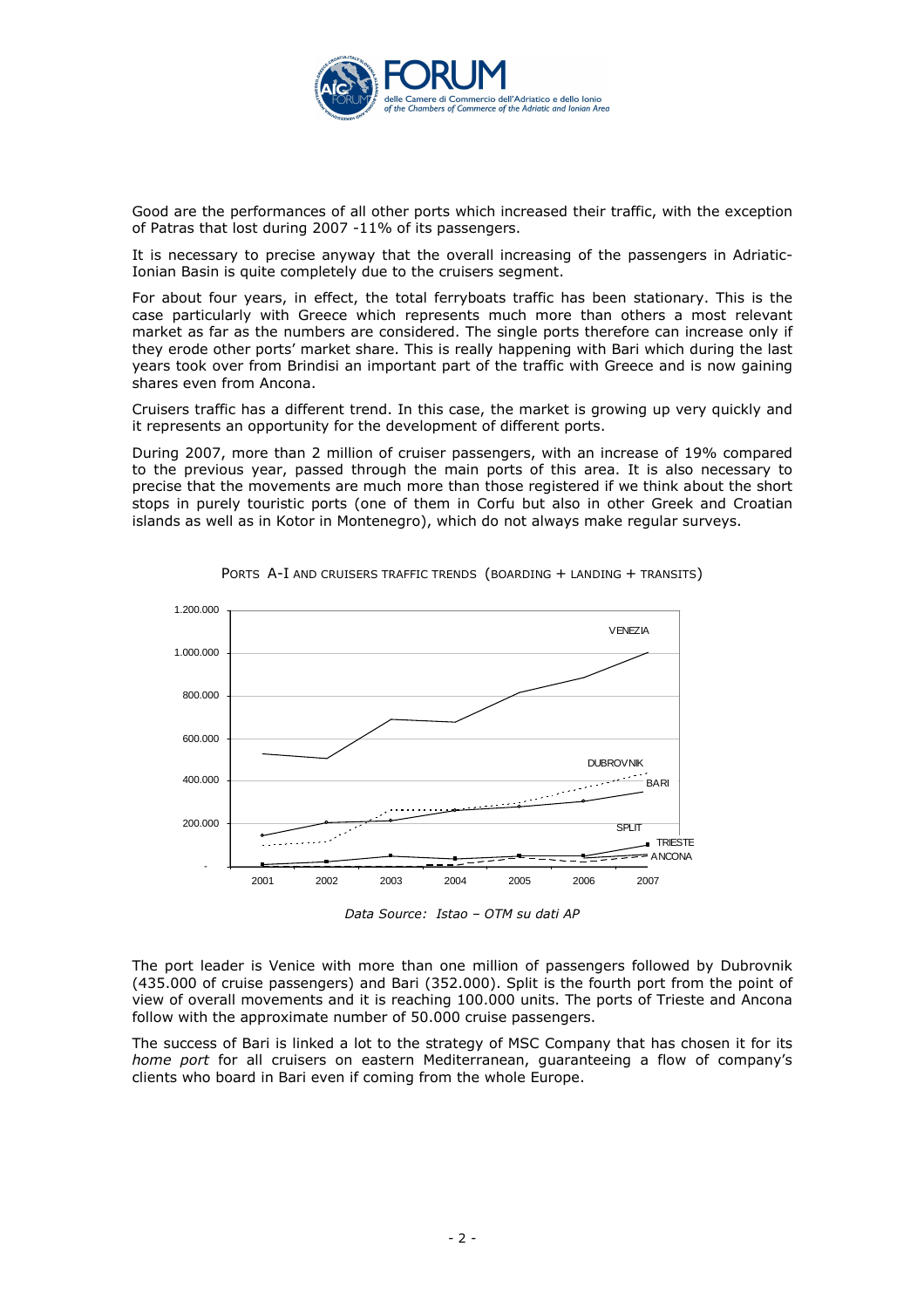



TOTAL MOVEMENTS (INTERNATIONAL + DOMESTIC) IN THE PORTS A-I - 2007

Data Source: Istao – OTM su dati AP

We supply in the end the classification of the ports basing on the total passenger movements both in international and domestic courses. In this case by far the most important port is Split with more than 3,5 million of movements, followed by Igoumenitsa and Zadar. The effect of tourist flows towards islands especially Croatian and Greek ones is obvious here.

In the segment Tir and Trailers, closely linked to the ro-ro and ro-ro pax traffic, the most important port is surely Patras with about 296.000 movements in 2007.



MOVEMENTS TIR IN THE PORTS OF A-I AREA

Data Source: Istao – OTM su dati AP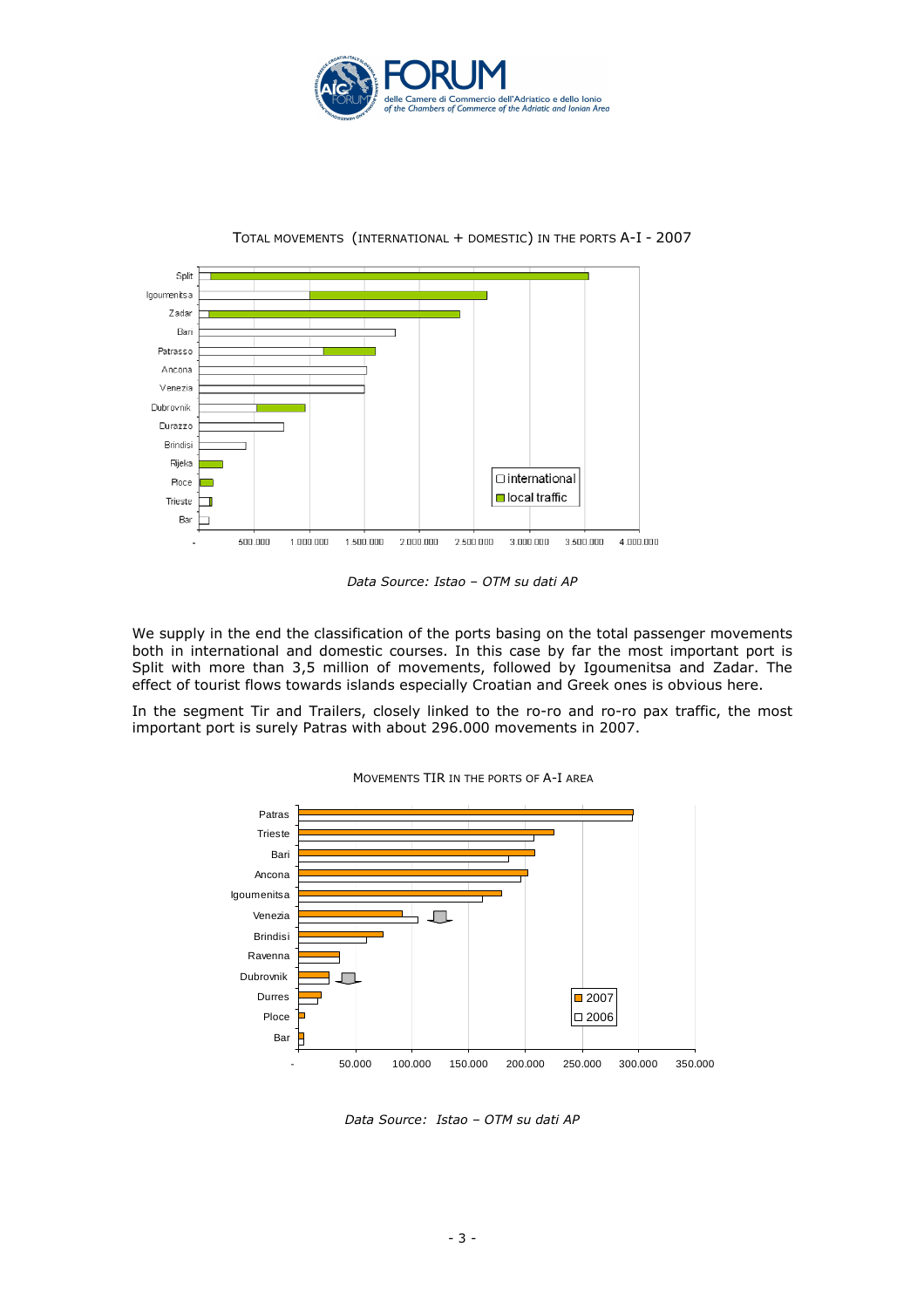

In general this sub-segment of ferryboats traffic had a significant rise during 2007. Judging from the movements in Italian ports which allow to gather in a homogeneous way the information about the lines with Albania, Croatia, Greece and Turkey, it is possible to notice an evident rise in 2007 due to the good results especially for Greece (+17.000 tir) and Turkey (+20.000 tir).

|                 | 2001    | 2002    | 2003    | 2004    | 2005    | 2006    | 2007    |
|-----------------|---------|---------|---------|---------|---------|---------|---------|
| <b>Trieste</b>  | 24%     | 23%     | 26%     | 27%     | 23%     | 26%     | 27%     |
| Bari            | 16%     | 17%     | 17%     | 19%     | 22%     | 23%     | 25%     |
| Ancona          | 29%     | 29%     | 28%     | 29%     | 28%     | 25%     | 24%     |
| Venice          | 15%     | 15%     | 8%      | 6%      | 11%     | 13%     | 11%     |
| <b>Brindisi</b> | 11%     | 11%     | 16%     | 14%     | 12%     | 8%      | 9%      |
| Ravenna         | 6%      | 6%      | 5%      | 6%      | 5%      | 5%      | 4%      |
|                 | 100%    | 100%    | 100%    | 100%    | 100%    | 100%    | 100%    |
|                 | 675.067 | 705.650 | 719.710 | 668.927 | 699.131 | 791.913 | 838.804 |

#### TIR AND TRAILERS MOVEMENTS IN THE PORTS OF THE WEST ADRIATIC

Data Source: Istao – OTM su dati AP

59% of movements regards tir and trailer on the ferryboats to and from Greece, 27% regards Turkey and 8% Albania. The number of these means of transport to and from Croatia and Montenegro is marginal.

The analysis of the single markets' ferryboats segment shows the following trends.

Segment GREECE. In 2007 the movements of passengers from Italian ports to and from Greece are about 2,3 million, with a decrease of 4% compared to 2006. The same calculation referred to the movements of Igoumenitsa and Patras, shows an identical decrease. The total numbers are systematically minor (and it is, in the end, in accordance with the beginning/end of the year or with the choice of single tickets). What is important, however, is a clear awareness about a market that has already been stationary for some years and in which Ancona maintains a high market share (45%) even though under the pressure of the port Bari.



PASSENGER TRAFFIC WITH GREECE: EAST ADRIATIC\* AND GREEK PORTS\*\*

Data Source: Istao – OTM su dati AP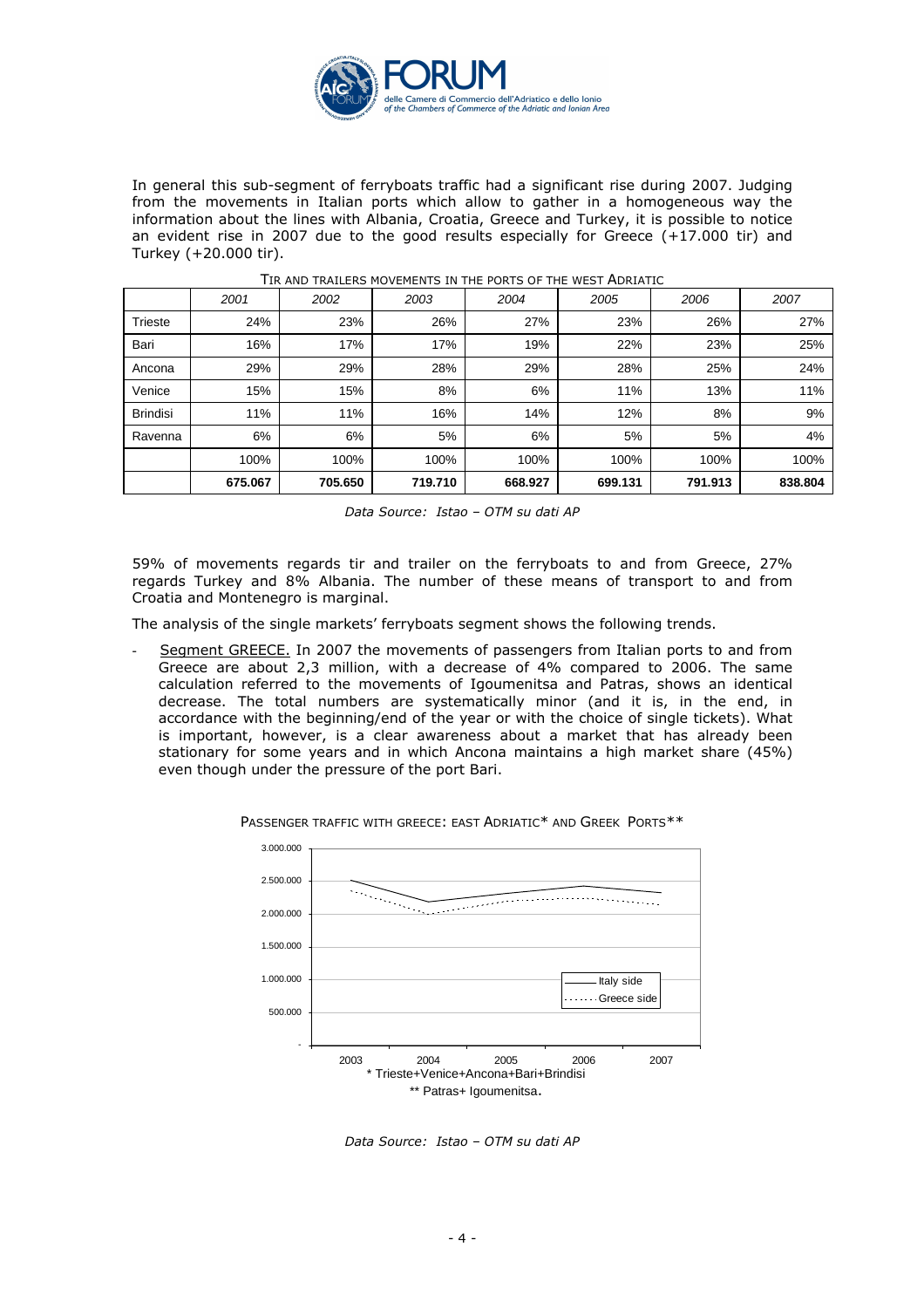

- Segment CROATIA. The decline of line traffic with Croatia continues and it reaches -4%. We repeat that this survey does not include a great part of lines active in the summer by means of quick boats, already widespread along the entire coast, which naturally represent aggressive competitors to the line traffic. Ancona registers a decline (-7%) but, anyway, maintains the leadership in movements (63% of line traffic market share).
- Segment ALBANIA. There are 887.000 passenger movements from Italy to the ports of Durres and Valona with the increase of 12% compared to the previous year; all Italian ports register growth both in passenger and tir/trailer segment except Trieste that is characterised by a strong decline.
- Segment MONTENEGRO. Passenger movements to and from Bar increased by 2,4% (they reached 89.000); this rise is due to the port of Bari (+4,7%) meanwhile in Ancona the traffic is reduced by 7,8%.

## 1.2. Total goods movement

In 2007 a total of 217 million tons of goods were moved and this number is essentially stable compared to the previous year.

Taranto maintains the absolute leadership, even if in decline of 4% of total traffic due to the reduction of solid and other kinds of goods.

A situation of stability or slight decline seems to be evident among main ports of this area with the exception of Koper and Rijeka whose competitive strength is becoming relevant not only for container traffic but also for liquid and solid goods.





Data Source: Istao – OTM su dati AP

## 1.3. Container movements

In 2007 the container traffic of the area AI reached 2,4 million Teus with an increase of 7% compared to 2006. The news that is registered in the last year survey is a strong decline of the port of Taranto (-15%); it is the first decrease of this port from the Region Puglia since it became a part of the competitive system of hub ports. At the same time the Adriatic ports benefited the highest rate of growth in the recent years (+25%), under the influence, as usual in the recent past, of Koper and Rijeka.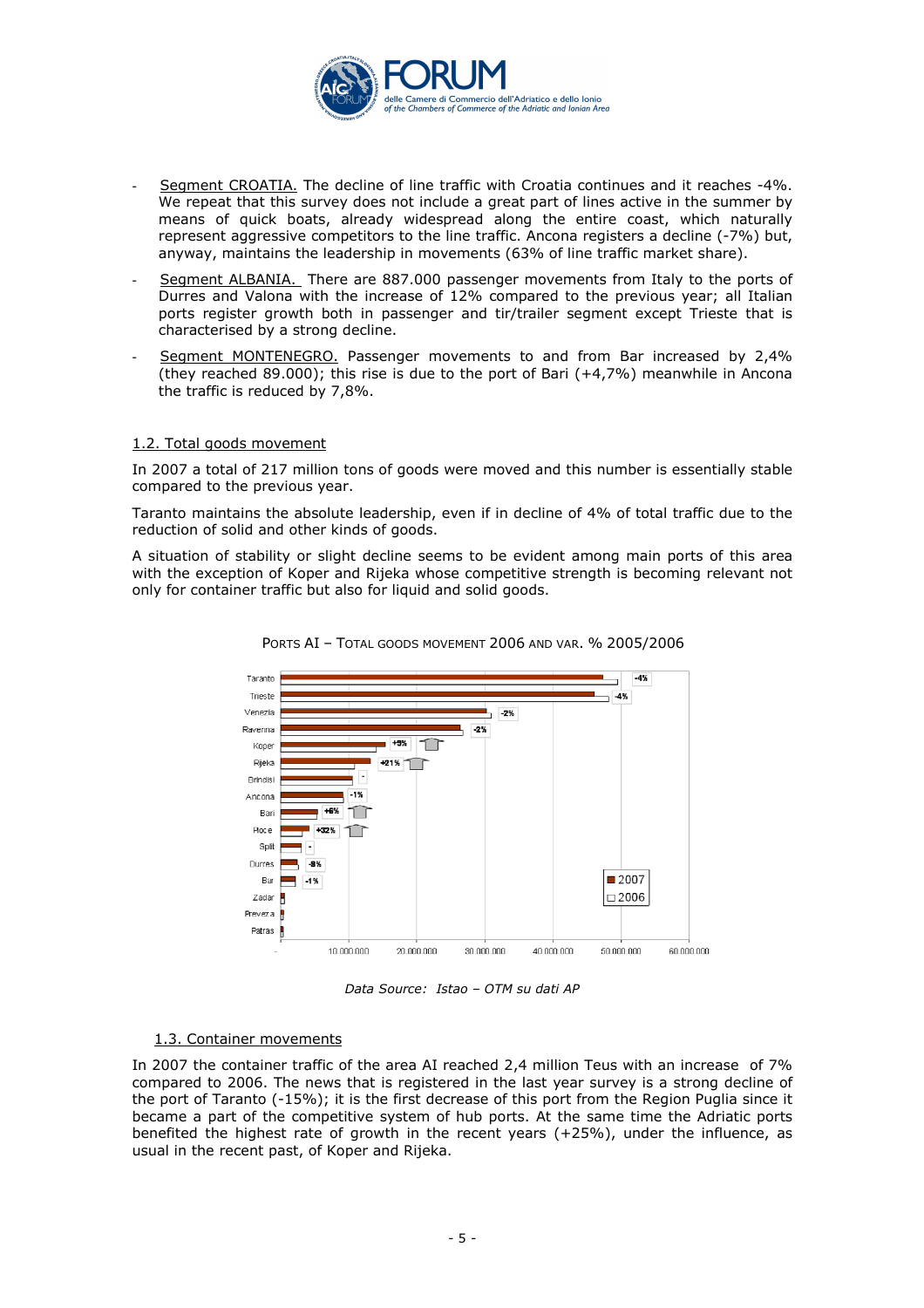



## PORTS AI - GOODS IN CONTAINER MOVEMENTS 2007 AND VAR. %

Data Source: Istao – OTM su dati AP

Now, it is important to understand if the two phenomena are linked and it means if the traffic decrease of a port like Taranto is due to the growth of direct connections with markets or if this phenomenon is limited to the question of the competition among Mediterranean hub ports.

Once again it is necessary to underline the extraordinary development of the Slovenian port that is now preparing to become the first Adriatic port as far as the container traffic is considered, threatening the primacy of Venice.

| Ports                     | 2006      | 2007      | Var %  |
|---------------------------|-----------|-----------|--------|
| Venice                    | 316.641   | 329.512   | 4%     |
| Koper                     | 218.970   | 305.648   | 40%    |
| Trieste                   | 220.310   | 265.863   | 21%    |
| Ravenna                   | 162.052   | 206.580   | 27%    |
| Rijeka                    | 94.390    | 145.040   | 54%    |
| Ancona                    | 76.496    | 87.193    | 14%    |
| Durres                    | 21.879    | 33.127    | 51%    |
| Ploce                     | 18.150    | 30.202    | 66%    |
| Bar                       | 17.854    | 27.095    | 52%    |
| Split                     | 1.685     | 5.115     | 204%   |
| <b>Others</b>             | 4.239     | 1.052     | $-75%$ |
| <b>Adriatic</b>           | 1.152.666 | 1.436.427 | 25%    |
| Taranto                   | 892.303   | 755.934   | $-15%$ |
| <b>Adriatic + Taranto</b> | 2.044.969 | 2.192.361 | 7%     |

TREND 2001-2006 CONTAINER MOVEMENT IN THE MAIN ADRIATIC PORTS